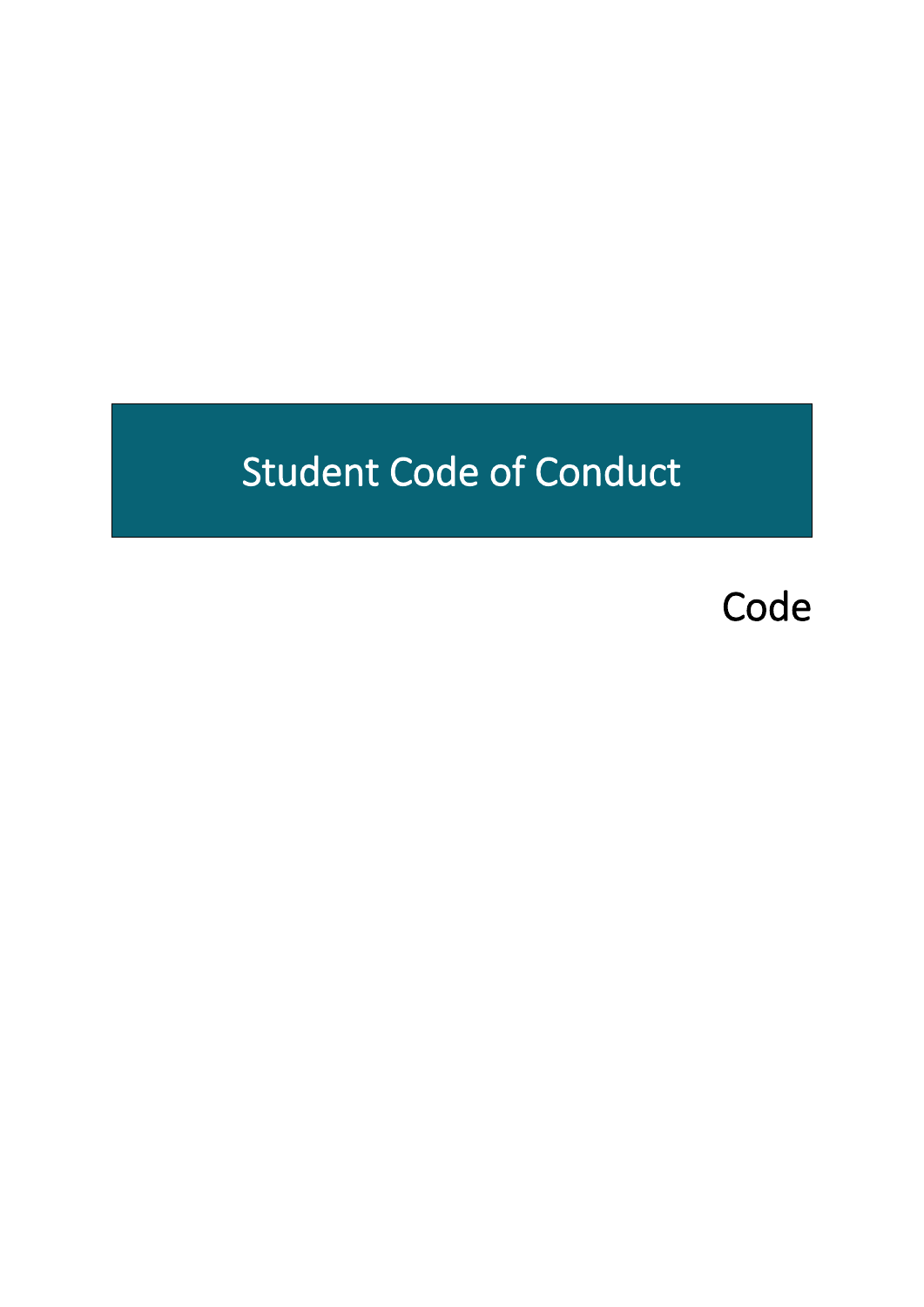

# Table of Contents

|      | 4.2. |  |  |  |  |
|------|------|--|--|--|--|
|      | 4.3. |  |  |  |  |
|      | 4.4. |  |  |  |  |
| 4.5. |      |  |  |  |  |
|      | 4.6. |  |  |  |  |
|      |      |  |  |  |  |
|      |      |  |  |  |  |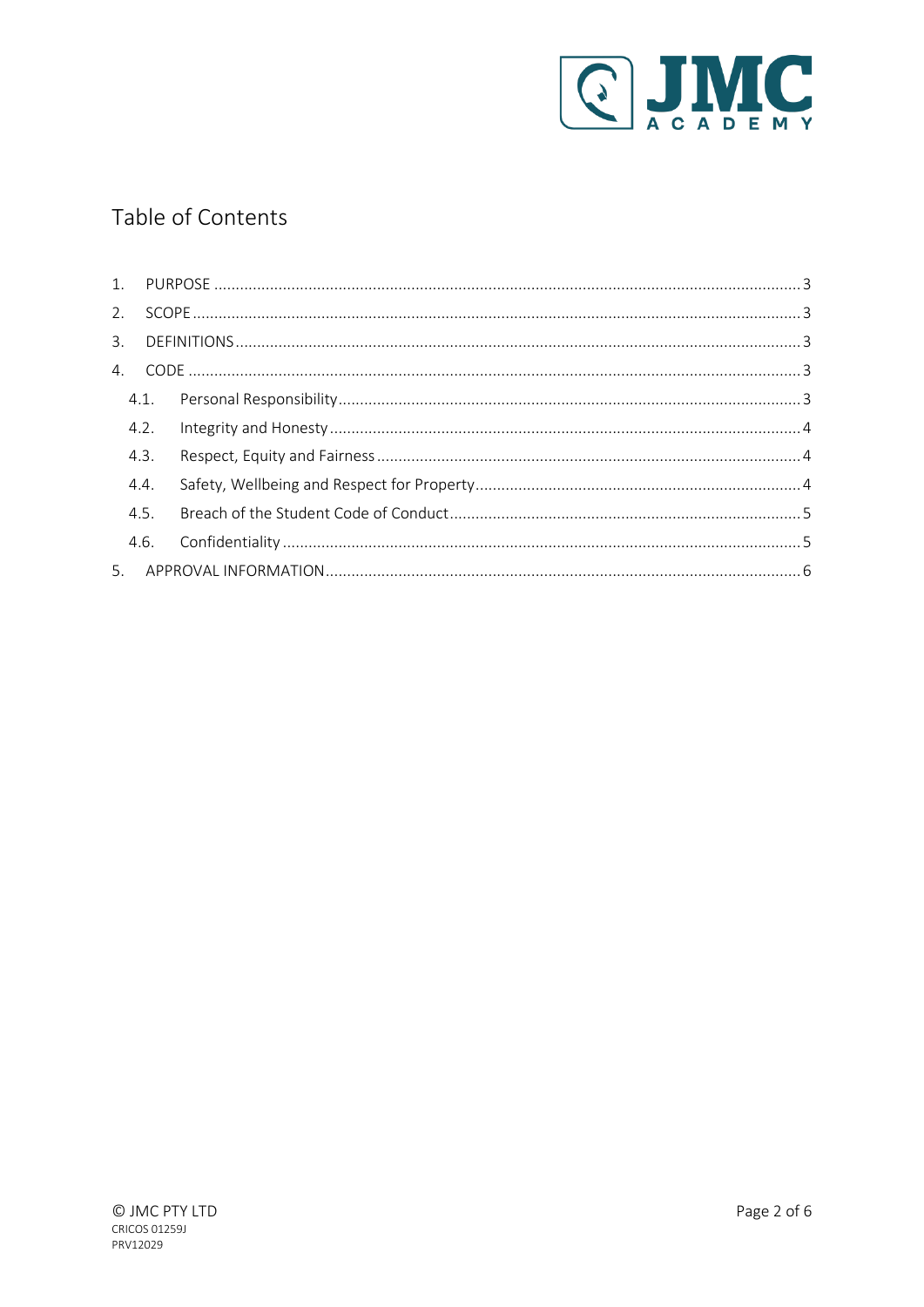

### <span id="page-2-0"></span>1. PURPOSE

The JMC Academy Student Code of Conduct provides a framework for the standard of conduct expected of our students in respect to their academic conduct and personal behaviour.

JMC Academy aims to foster a creative, safe and diverse learning environment free from bullying, discrimination and harassment. Our campuses are where students can actively contribute to a positive and constructive campus life by maintaining high standards of behaviour. Students share the responsibility to maintain and promote JMC Academy as a safe, tolerant and harmonious environment in which to work and study.

## <span id="page-2-1"></span>2. SCOPE

The Student Code of Conduct applies to:

- All enrolled students, including domestic, international and students on exchange from other institutions,
- All on-campus activities,
- All off-site JMC Academy or student related activities related to study, such as performances, production projects, internships, international exchanges and field trips,
- The use of JMC Academy resources, networks, facilities and equipment regardless of whether accessed on or off campus.

## <span id="page-2-2"></span>3. DEFINITIONS

All definitions are located in the *JMC Academy Glossary.*

## <span id="page-2-4"></span><span id="page-2-3"></span>4. CODE

#### 4.1. Personal Responsibility

As a student of JMC Academy you will:

- Treat all staff, other students and the broader community with courtesy, tolerance and respect,
- Read and comply with JMC Academy's policies and procedures,
- Have a desire to expand your knowledge and skills,
- Take responsibility for your own learning by:
	- o Committing to actively and constructively participating in classes,
	- o Attending scheduled classes, arriving prepared and on time,
	- o Making sincere and genuine efforts to complete assessment tasks, and
	- o Meeting assessment due dates,
- Take initiative in seeking input and answers to situations as they arise,
- Take responsibility in seeking relevant support and assistance from relevant JMC Academy staff and available support services,
- Explore domains that open up new possibilities with willingness to experiment and learn from mistakes, rather than be defeated by failure,
- Creatively and constantly challenge your mindset and capabilities,
- Act professionally at all times, appropriately conducting yourself when representing the JMC Academy while not bringing its reputation into disrepute,
- Read and act upon all relevant JMC Academy correspondence, including texts, calls, email and notices through the JMC's Learning Management System or Student Management System.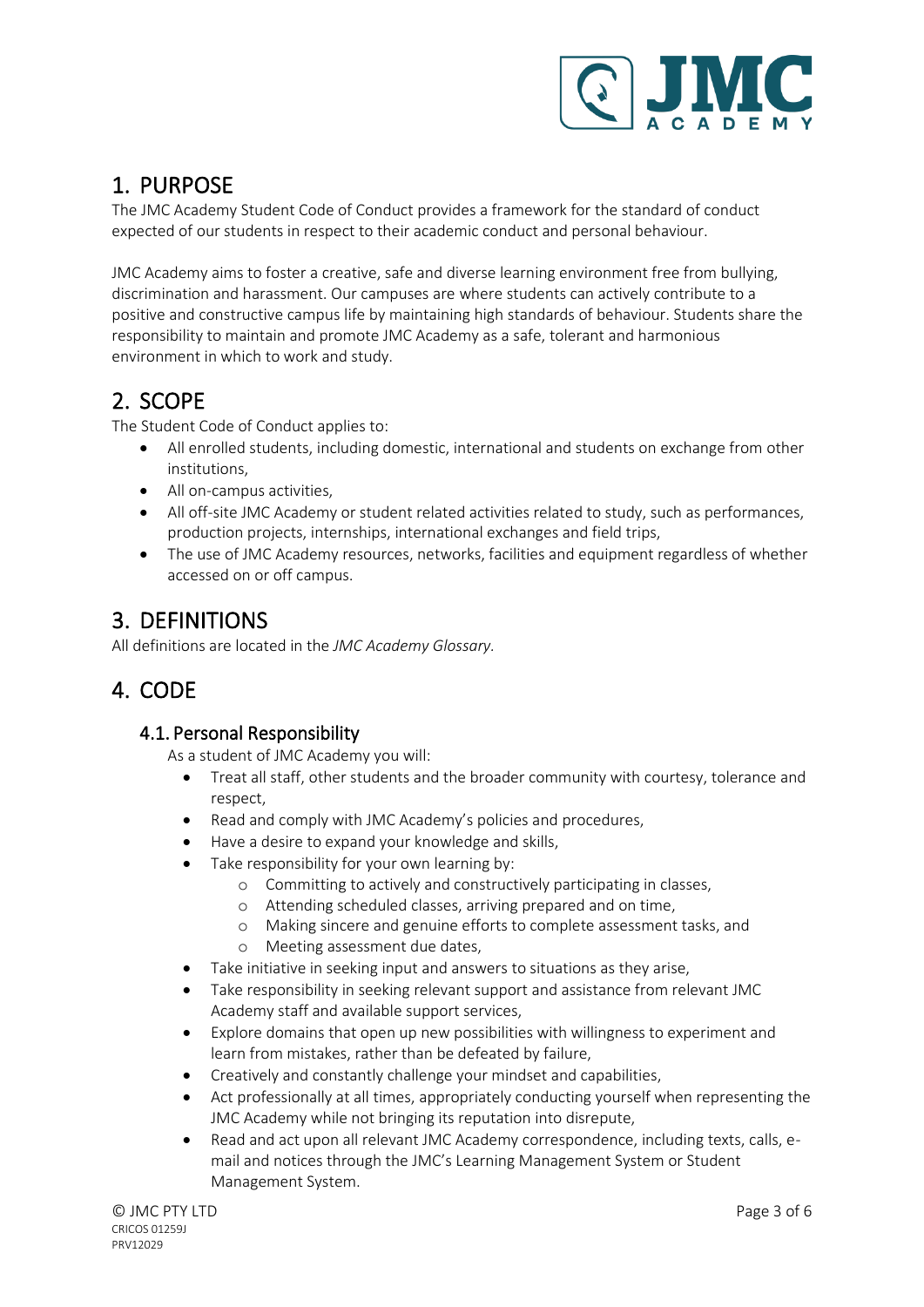

#### <span id="page-3-0"></span>4.2. Integrity and Honesty

As a student of JMC Academy you will:

- Behave honestly and ethically in all your dealings, abiding by all ethics requirements as specified in JMC Academy's policies and procedures,
- "Speak out" if you witness a breach of this Code,
- Display high standards of academic integrity, never representing the ideas of someone else's as your own, whether in discussion or assessment,
- Seek appropriate authorisation to use the JMC Academy's name, logo, intellectual property or resources for private or business purposes,
- Not engage in any fraudulent or corrupt conduct or unlawful behaviour, and
- Behave in a manner which does not impair the freedom of other persons of the JMC Academy community to pursue their studies, duties or activities or to the right to freedom of expression.

#### <span id="page-3-1"></span>4.3. Respect, Equity and Fairness

As a student of JMC Academy you will:

- Respect the rights of others to be treated equitably and avoid discriminatory conduct on grounds such as gender, sexuality, race, ethnicity, religion, age, beliefs or opinions,
- Support a culture of inclusiveness and a respect for differences,
- Not behave in a manner deemed by the JMC Academy as harassment or bullying,
- Not behave in a manner that is perceived by the JMC Academy to be intimidating or threatening or causing someone to fear for their personal well-being or safety,
- Be held accountable for what you write and distribute online and through social media, where content relates to the JMC Academy, its staff or students,
- Respect the privacy of others in the collection, use or access of personal information during your studies,
- Behave in a respectful manner that does not disrupt and/or interfere with any teaching, learning or academic activity,
- Comply with any reasonable direction or request from a JMC Academy staff member where the direction or request supports safety, order and good management of JMC Academy,
- Remain alcohol and prohibited substance free when participating in any educational activities,
- Respect the rights of others to express their views in a lawful manner and support legitimate debate.

#### <span id="page-3-2"></span>4.4. Safety, Wellbeing and Respect for Property

As a student of JMC Academy you will:

- Use and care for all JMC Academy property, resources and facilities responsibly and in a lawful and ethical manner,
- Comply with all health and safety requirements and instructions given by JMC Academy and participate in relevant training as required,
- Not engage in reckless, negligent or threatening behaviour that may endanger or potentially endanger the safety or health of others,
- Not deliberately, recklessly or negligently cause damage or interfere with JMC Academy property or the property of another person in connection with JMC Academy,
- Not consume or distribute illicit drugs or alcoholic substances while on JMC Academy premises or while representing JMC Academy at an off-site activity.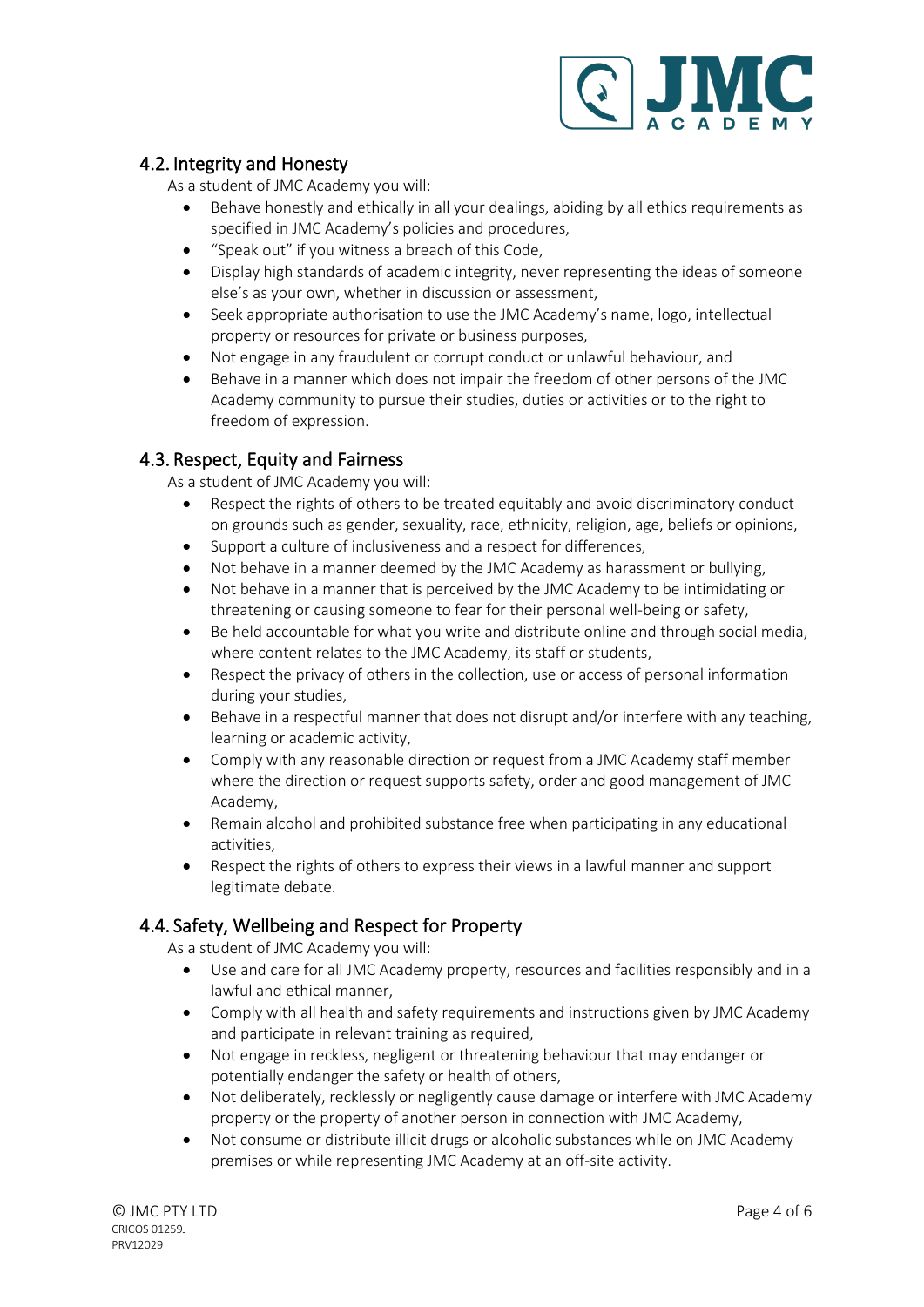

#### <span id="page-4-0"></span>4.5. Breach of the Student Code of Conduct

- 4.5.1.JMC Academy students are expected to uphold the Student Code of Conduct. Failure to do so may lead to the application of academic penalties and/or disciplinary action, and in serious cases suspension, deferment or termination of enrolment, in accordance with JMC Academy's academic and non-academic misconduct policies and procedures.
- 4.5.2.A breach of any of JMC Academy's policies and procedures that also contravenes the law may result in the activity being reported to the police. An investigation for each reported breach of the Student Code of Conduct will be undertaken in accordance with relevant JMC Academy procedures.
- 4.5.3.If a student is a part of a student gathering or group that has engaged in misconduct, they will be taken to have engaged in that misconduct unless all reasonable steps are taken to promptly disassociate themselves from the group's misconduct upon becoming aware it.
- 4.5.4. If a student is in breach of the Student Code of Conduct, it is the expectation of JMC Academy that the student acknowledges their responsibility and shows a willingness to participate, in good faith, in discussions and/or activities to remedy the matter, if so required.
- 4.5.5.As the JMC Academy has a duty of care to provide a safe and harmonious learning environment, JMC Academy staff are required to take immediate action where a student's behaviour is deemed inappropriate. Therefore, under such circumstances and at the discretion of the authorised person, they can arrange for the immediate removal of students causing disturbances which disrupt classes or hinder or interfere with any lawful activities undertaken by JMC Academy or that jeopardise the ability to fulfil its duty of care.

#### <span id="page-4-1"></span>4.6. Reporting Misconduct and Confidentiality

- 4.6.1.Students are encouraged to report any incidents of misconduct and JMC Academy supports the safety of those who report. A report may be made through a variety or mechanisms including directly to the Campus Director, Head of Department, Dean or via a formal complaint through the Student Complaints and Appeals Policy and Procedure.
- 4.6.2. All matters relating to allegations and hearings associated with breaches of the Student Code of Conduct will be treated with strict confidentiality.